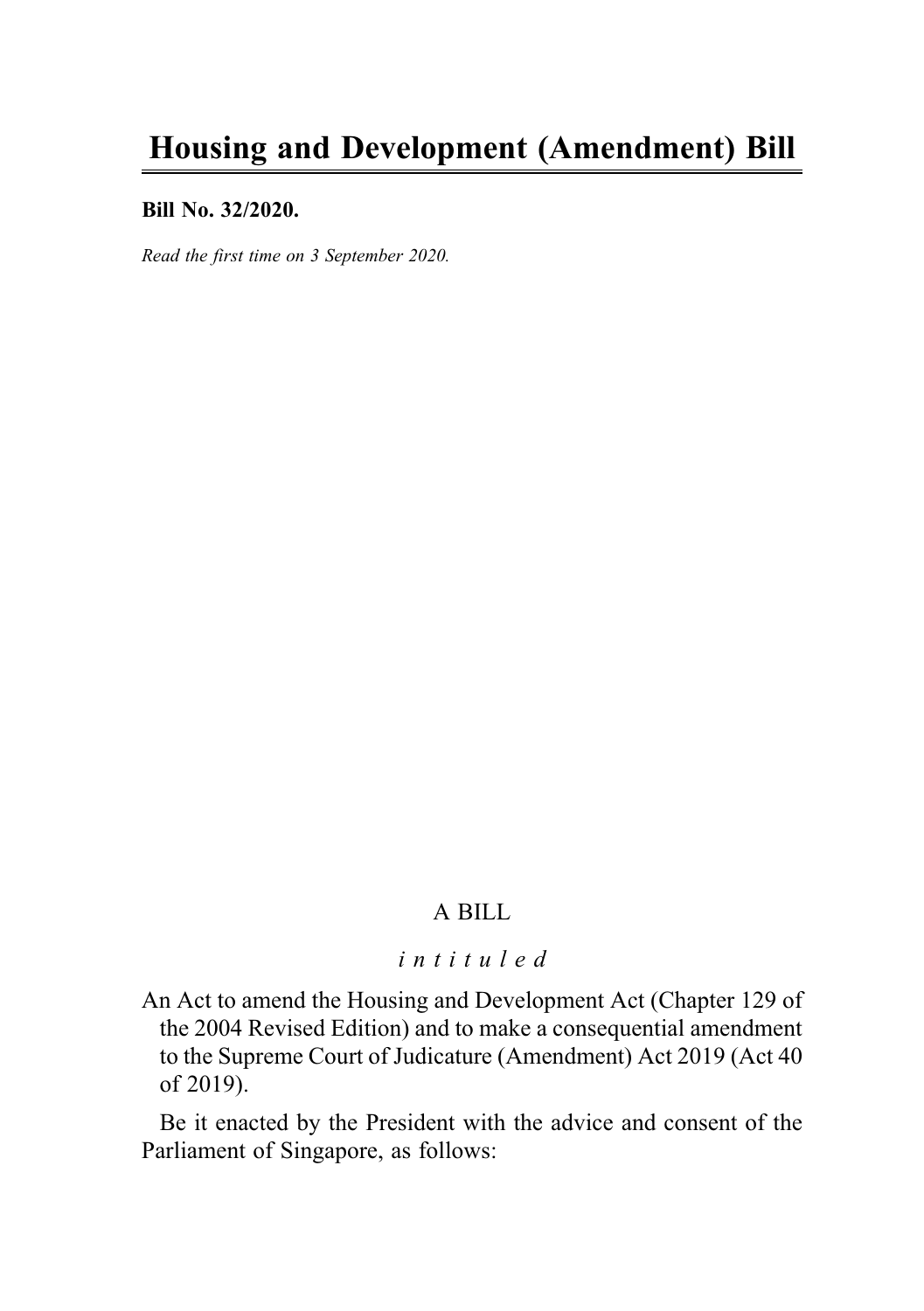#### Short title and commencement

1. This Act is the Housing and Development (Amendment) Act 2020 and comes into operation on a date that the Minister appoints by notification in the Gazette.

### <sup>5</sup> Amendment of section 6

2. Section 6 of the Housing and Development Act (called in this Act the principal Act) is amended —

- (a) by deleting subsection (1) and substituting the following subsections:
- <sup>10</sup> "(1) The Board consists of
	- (a) a Chairman; and
	- (b) at least 4 and not more than 14 other members,

each of whom must be appointed by the Minister <sup>15</sup> subject to subsection (9) and on any conditions as the Minister may determine.

> (1A) The Minister may, subject to subsection (9), appoint a member of the Board to be the Deputy Chairman."; and

<sup>20</sup> (b) by deleting subsections (4) and (5) and substituting the following subsections:

"(4) The Minister may appoint an individual to act temporarily as a member of the Board (other than the Chairman or the Deputy Chairman) during any <sup>25</sup> period, or during all periods, when any member —

- (a) is incapacitated from illness or otherwise; or
- (b) is absent from duty or Singapore.

(5) The Minister may appoint a member of the <sup>30</sup> Board to act temporarily as the Chairman or the Deputy Chairman during any period, or during all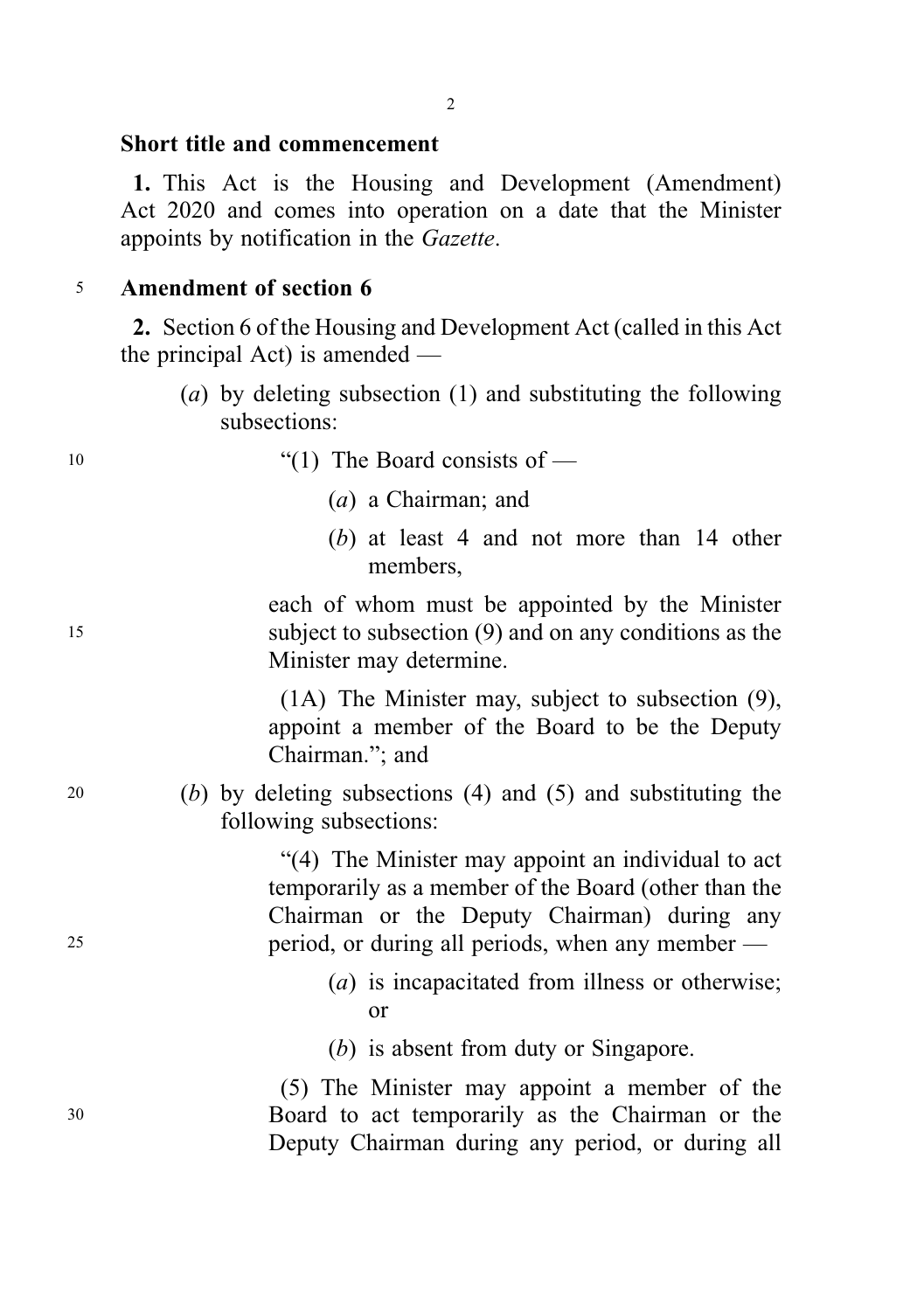periods, when the Chairman or the Deputy Chairman, as the case may be —

- (a) is incapacitated from illness or otherwise; or
- (b) is absent from duty or Singapore.".  $\frac{5}{5}$

## Amendment of section 10

3. Section 10(1) of the principal Act is amended by deleting "4" and substituting the words "one-third of the total number of members in office,".

### Amendment of section 51 <sup>10</sup>

- 4. Section 51 of the principal Act is amended
	- (a) by deleting the words "subsection  $(4)$ " in subsection  $(1)$ and substituting the words "subsections (4) and (4A)";
	- (b) by inserting, immediately after subsection (4), the following subsection: 15

"(4A) Subsection (1) does not apply to any contract, agreement or arrangement under which an approved financial institution uses any of its interest in any security over any protected property as security or collateral for the grant of any facility by the MAS to <sup>20</sup> the approved financial institution."; and

- (c) by inserting, immediately after the definition of "approved financial institution" in subsection (11), the following definitions:
	- " "facility" means an arrangement between the 25 MAS and an approved financial institution under which the MAS provides funding to the approved financial institution, and includes a credit facility and a repurchase transaction;
		- "MAS" means the Monetary Authority of  $30$ Singapore established under section 3 of the Monetary Authority of Singapore Act;".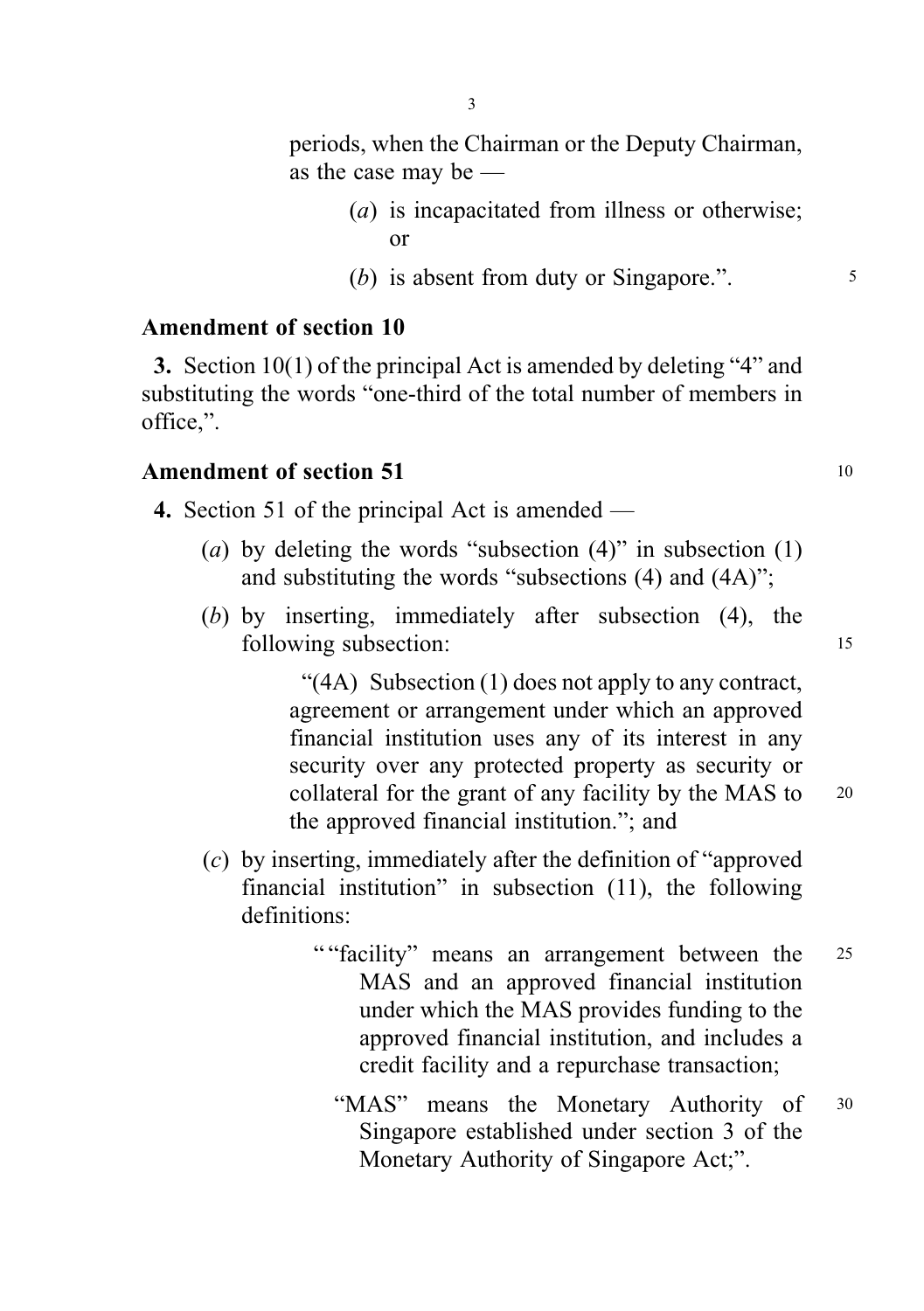#### Amendment of section 52

5. Section 52 of the principal Act is amended by deleting subsection (8) and substituting the following subsection:

"(8) Where an appeal has been determined by the Minister or <sup>5</sup> on the expiry of a period of 28 days after the service of the notice mentioned in subsection (4) and —

- (a) the personal representatives do not consent to receive the compensation;
- (b) where representation has not been taken out under a <sup>10</sup> will or intestacy of the deceased owner; or
	- (c) where there is any dispute as to the entitlement to or the apportionment of the compensation,

the Board must apply to the Registrar of the Supreme Court ex parte by originating summons, supported by an affidavit, for <sup>15</sup> an order to deposit the amount of the compensation in court and, despite anything to the contrary in the Rules of Court for the time being in force, the Registrar may make the order.".

### Amendment of section 56

6. Section 56 of the principal Act is amended —

- 20 (a) by inserting, immediately after paragraph (g) of subsection (1), the following paragraph:
- "(ga) if the owner or any owner thereof made a misleading or false statement in his application to the Board for, or a <sup>25</sup> misrepresentation of a material fact (whether innocently or otherwise) to the Board relating to —
- (i) his acquisition of the flat, house or other living accommodation or an <sup>30</sup> interest in it from a related person; or
	- (ii) his transfer of an interest in the flat, house or other living accommodation to a related person;"; and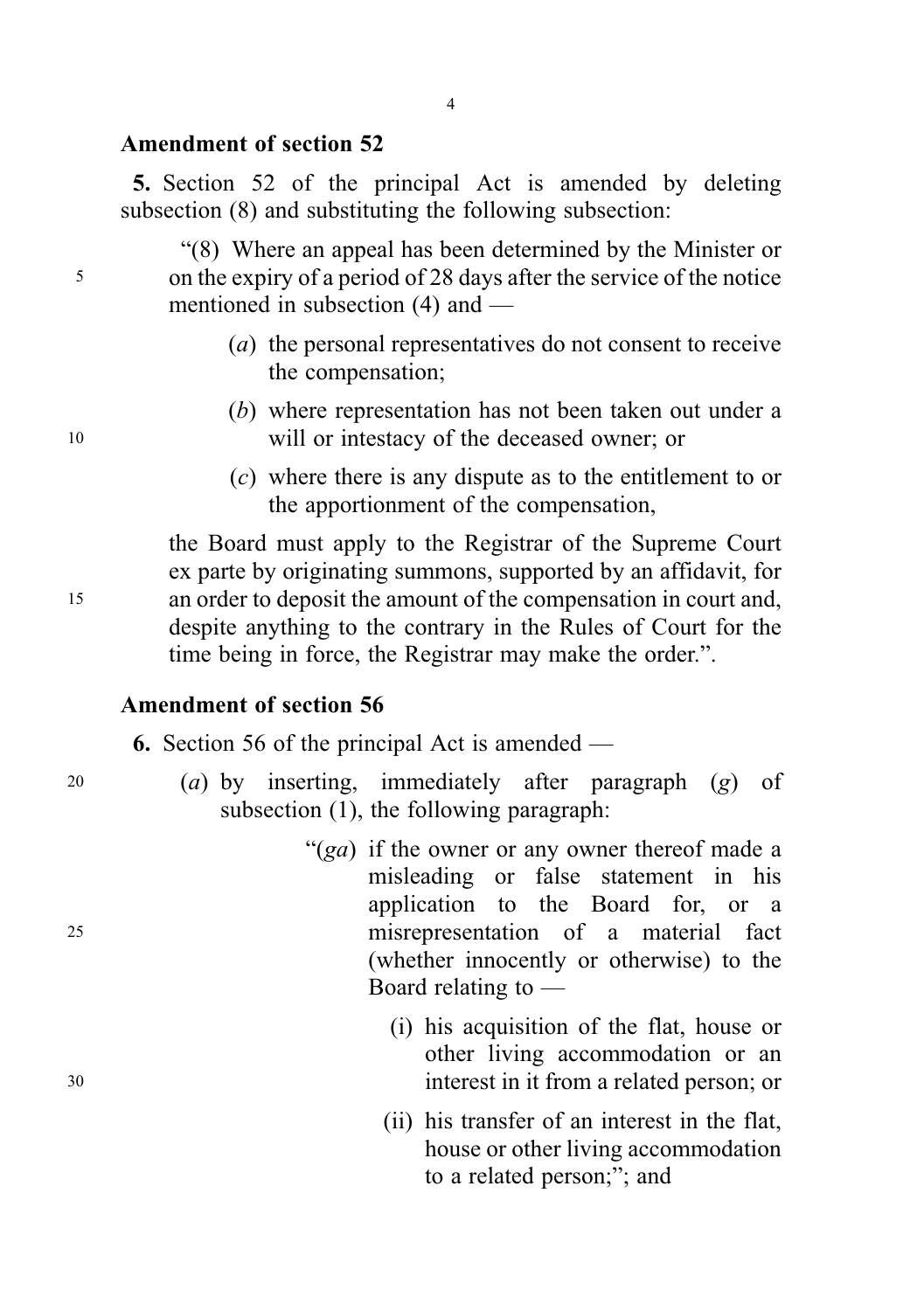(b) by inserting, immediately after subsection (9), the following subsection:

> "(10) For the purposes of subsection  $(1)(ga)$ , a person (A) is related to an owner of a flat, house or other living accommodation (B) if A is the spouse, a  $\frac{5}{5}$ parent, remoter lineal ancestor, step-parent, son, daughter, son-in-law, daughter-in-law, remoter issue, stepson, stepdaughter, brother or sister, or the spouse of a brother or sister, of B.".

# Consequential amendment to Supreme Court of Judicature <sup>10</sup> (Amendment) Act 2019

7. Item 68 of the Schedule to the Supreme Court of Judicature (Amendment) Act 2019 is amended by deleting paragraphs (2) and (3).

## Saving and transitional provisions 15

8.—(1) Section 6 does not apply in relation to any flat, house or other living accommodation or interest in it that is acquired or transferred before the date of commencement of that section.

(2) For a period of 2 years after the date of commencement of any provision of this Act, the Minister may, by regulations, prescribe such <sup>20</sup> additional provisions of a saving or transitional nature consequent on the enactment of that provision as the Minister may consider necessary or expedient.

# EXPLANATORY STATEMENT

This Bill seeks to amend the Housing and Development Act (Cap. 129) for the following purposes:

- (a) to enable any approved financial institution to use its interest in any security over any protected property as security or collateral for the grant of any facility by the Monetary Authority of Singapore;
- (b) to empower the Housing and Development Board (the Board) to compulsorily acquire a flat, house or other living accommodation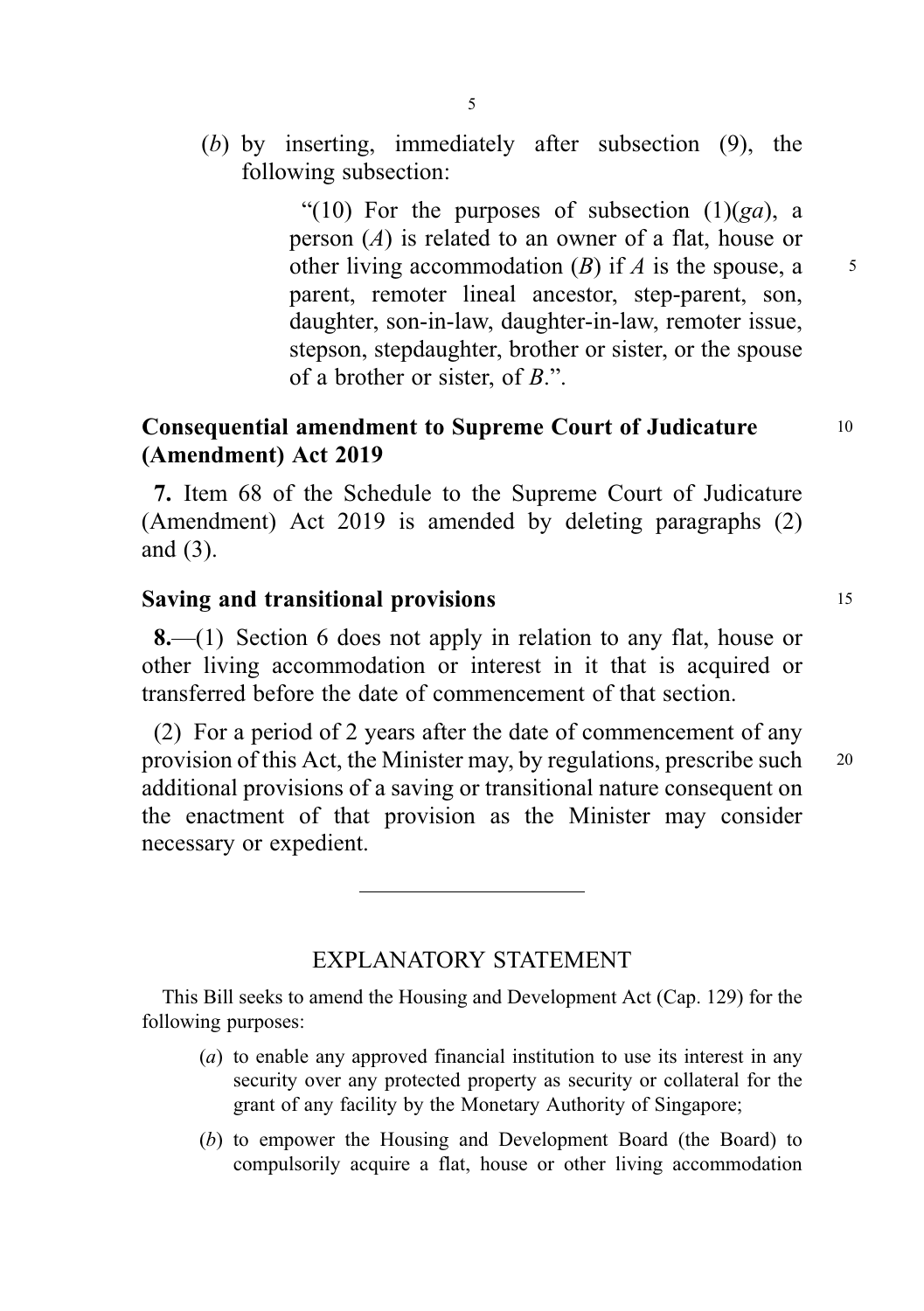where a false or misleading statement or a misrepresentation of a material fact has been made to the Board in relation to a transaction of the flat, house or living accommodation between related persons;

 $(c)$  to make miscellaneous amendments for the better administration of the Act.

The Bill also makes a consequential amendment to the Supreme Court of Judicature (Amendment) Act 2019 (Act 40 of 2019).

Clause 1 relates to the short title and commencement.

Clause 2 amends section  $6$  —

- (a) to increase the maximum number of the members of the Board from 12 to 15;
- (b) to make the appointment of the Deputy Chairman of the Board discretionary instead of mandatory;
- $(c)$  to insert a new subsection  $(1A)$  to provide that the Minister may appoint a member of the Board to be the Deputy Chairman;
- (d) to enable the Minister to appoint an individual to act temporarily as a member of the Board when any member is absent from duty or Singapore; and
- (e) to enable the Minister to appoint a member of the Board to act temporarily as the Chairman or the Deputy Chairman of the Board when the Chairman or Deputy Chairman (as the case may be) is absent from duty or Singapore.

Clause 3 amends section 10(1) to change the quorum at all meetings of the Board from 4 to one-third of the total number of members in office.

Clause 4 amends section 51 —

- (a) to exclude from the operation of section  $51(1)$  any contract, agreement or arrangement under which an approved financial institution uses any of its interest in any security over any protected property as security or collateral for the grant of any facility by the Monetary Authority of Singapore to the approved financial institution; and
- (b) to insert new definitions of "facility" and "MAS" in subsection (11).

Clause 5 amends section  $52(8)$  —

(a) to require the Board to apply to the Registrar of the Supreme Court instead of the High Court for an order to deposit in court the compensation mentioned in that section; and